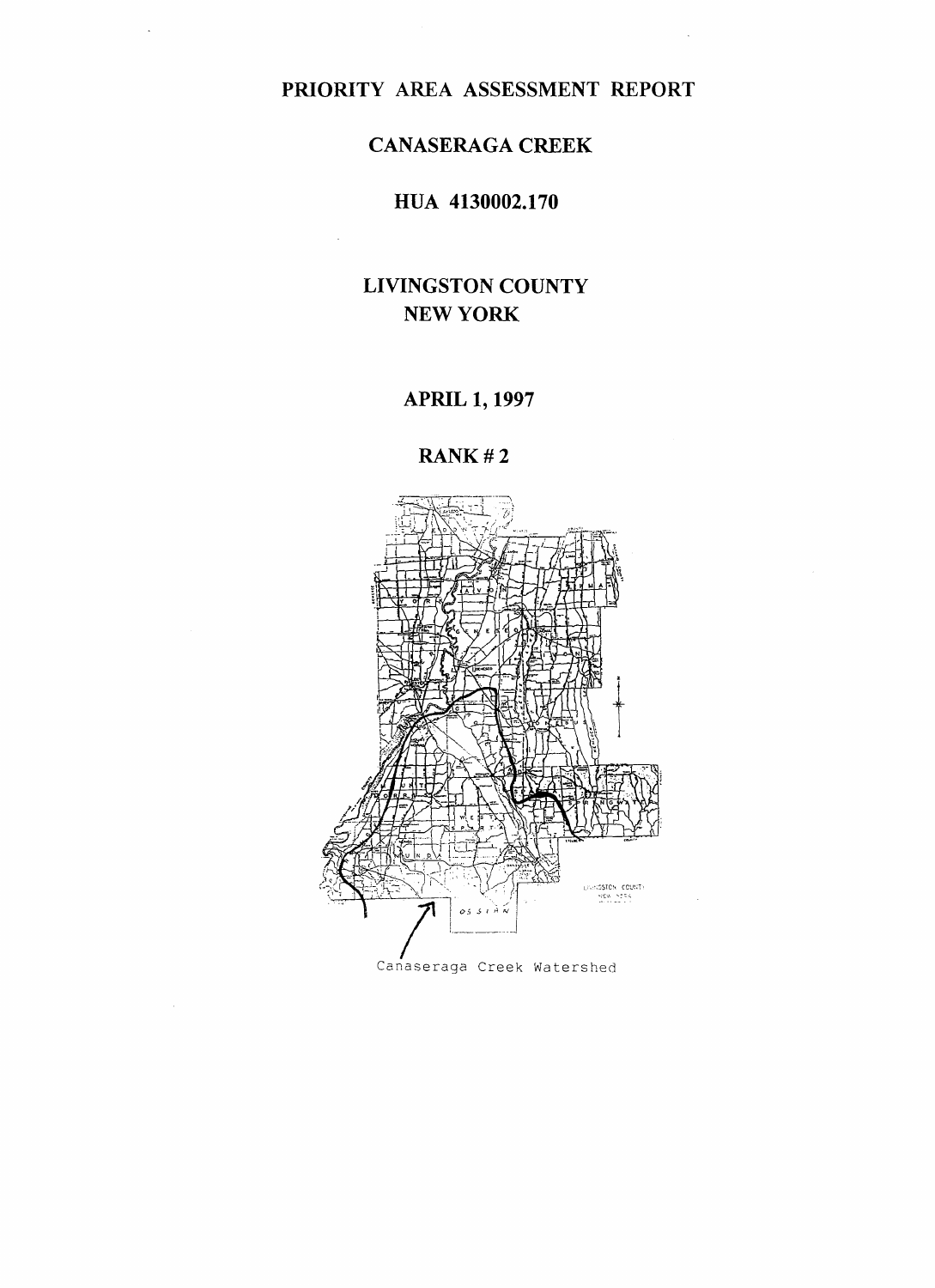The Local Work Group in Livingston County Reviewed the County Resource Assessment and selected the Canaseraga Creek Watershed as the #2 priority area. This watershed was also mentioned in the Livingston County Water Quality Management Strategy, completed August 26,1992, and appears on the 1996 Priority Waterbodies List by DEC. The Priority Area Assessment Report that follows includes:

- Natural Resource Concerns
- Goals, Objectives and Expected Outcomes
- Existing Assistance Resources Available
- Technical, Educational, and financial Assistance Needs
- List of Practices and Cost-Share Rates

#### **Natural Resource Concerns**

#### **A. Soil**

The soils in the Canaseraga Creek Watershed vary widely as to drainage, texture, and productivity. The Canaseraga Valley itself contains more of a variety of soil types than the Genesee Valley. They range from Teel and Hamlin soils that are nearly level, deep, well to moderately well drained alluvial soils to poorly to very poorly drained Walkill and Wayland soils. There is also a considerable area of Palms-Carisle mucks. There are more poorly and very poorly drained areas than in the Genesee Valley. There are still considerable wetlands in the valley, but many have been converted over the years. There is a productive area of Lansing and Conesus soils above the east side of the valley in Groveland which are deep, moderately well drained silt loams. Also east of the valley in Sparta, is an extensive area of Bath and Valois soils, which are deep, well drained channery silt loams and gravelly loams. West of the valley there is a rather large area of deep, well drained Chenago and Valois gravelly loams in Portage and Chenago, Stockbridge and Valois gravelly loams in Ossian. All of these areas are intensively farmed with a mixture of dairies, cash grains, vegetables and livestock operations. There is a large area of Darien and Ovid soils west of the valley in Mt. Morris and West Sparta that are somewhat poorly drained, medium textured soils. These can also be productive if managed properly. They are best suited to dairy and livestock operations. The rest of the watershed, consisting of large areas of Nunda, West Sparta and Mt. Morris contain poorer soils that have been going out of intensive farming in recent years. These soils include Lordstown, Volusia, Mardin, Niagara and Collamer. Some of these areas would be suited to grassland farming. There is a potential to encourage grass-based beef and small dairy operations in these areas. Most of the soils in this priority area are in low in lime.

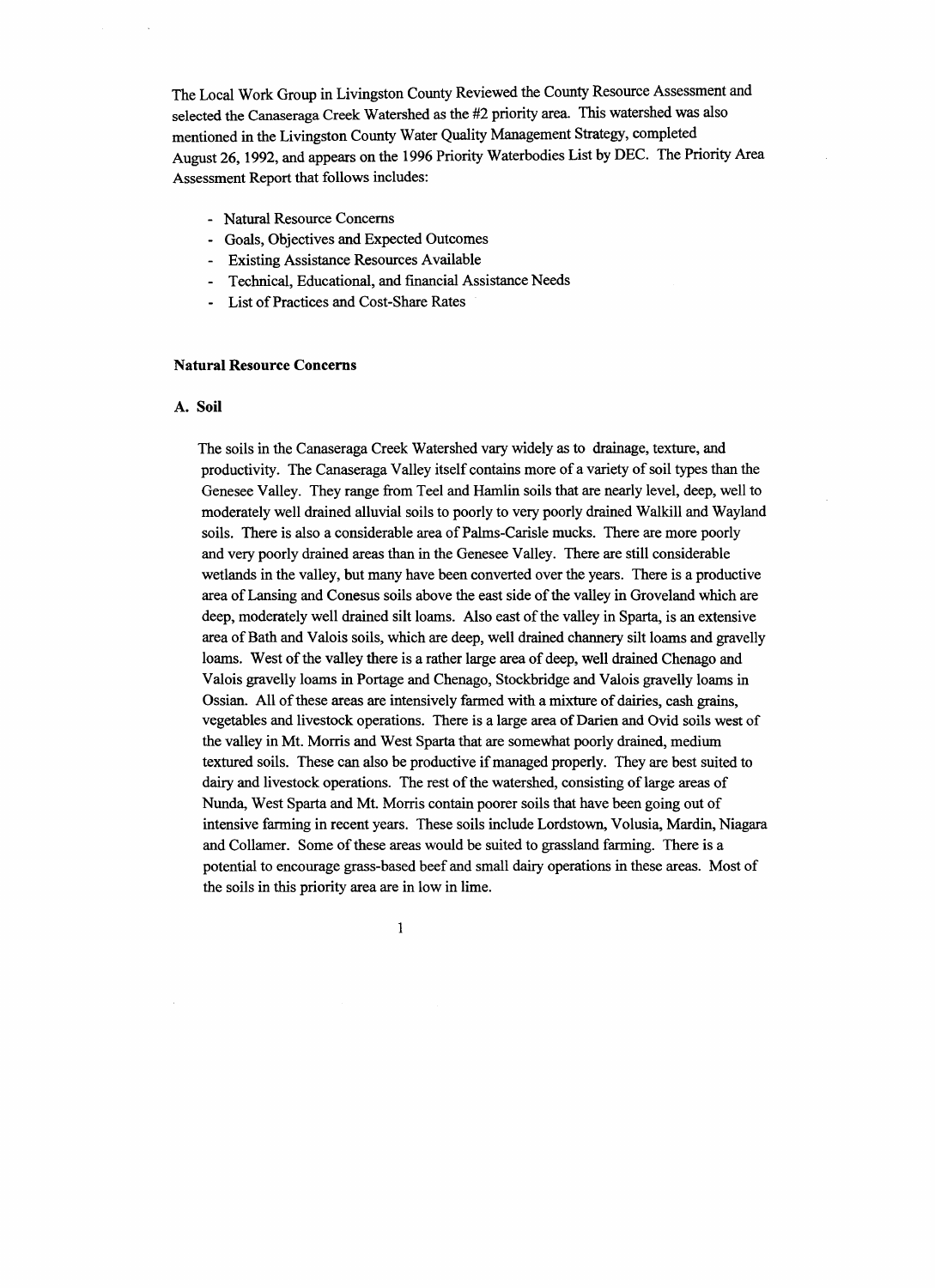Sheet, rill, and gully erosion are all a problem in this watershed. Because of the steep topography, water is quickly concentrated and causes ephemeral and gully erosion. Water management practices are an essential part of any conservation system. Strip cropping is also used extensively in the area, often in conjunction with diversions and waterways. Stream bank erosion is a problem on the Canaseraga, Keshequa and Sugar Creeks, but not to the extent found on the Genesee river. Wind erosion is sometimes a problem in the Canaseraga Valley.

Because of the wide variation in the soils of this priority area, agriculture has tended to concentrate on the better soils It is still very strong in the Canaseraga Valley, in Groveland, and in parts of Sparta, Mt. Morris, Ossian and Portage. On the poorer soils, farms are going out of business or are operated by part-time farmers. There are still about 96 active farms in the area, with a nearly equal number of dairy, cash crop and livestock operations. Cropland makes up 47% of the watershed, although threre is considerable acreage of idle cropland. There is not a lot of concentrated urban development in the watershed. Most of the new homes are single family homes on individual lots, along existing roads. Overall, agriculture is strong in many parts of this priority area and should remain competitive. Most of the areas containing the better soils are enrolled in agricultural districts.

#### **B. Water**

There are at least three major streams in the Canaseraga Creek watershed. These are Sugar Creek, Keshequa Creek and the Canaseraga Creek. Sugar Creek is an excellent trout stream, as is a part of Canaseraga Creek and some tributaries of all three main creeks. There are no lakes in the watershed, but there are still considerable wetland areas in the Canaseraga Valley and in Portage.

The Village of Nunda, state prisons in Groveland and part of the Village of Dansville use surface water sources for drinking. Most of the rest of the watershed relies on ground water as a source of drinking water. A lack of adequate ground water affects agriculture and development in parts of West Sparta. There are two dairies in the watershed that milk over 1000 cows, and a number of other rather large dairies. Manure run-off and leaching is a problem in some areas. Run-off and leaching of nutrients and pesticides is a problem in the Canaseraga Valley. The 1996 DEC Priority Waterbodies List and the 1992 Livingston County Water Quality Management Strategy list sediment in streams, loss of riparian vegetation, failing on-site septic systems, chemical spills from industry in Dansville, and a hazardous waste site as serious water quality problems in this priority area.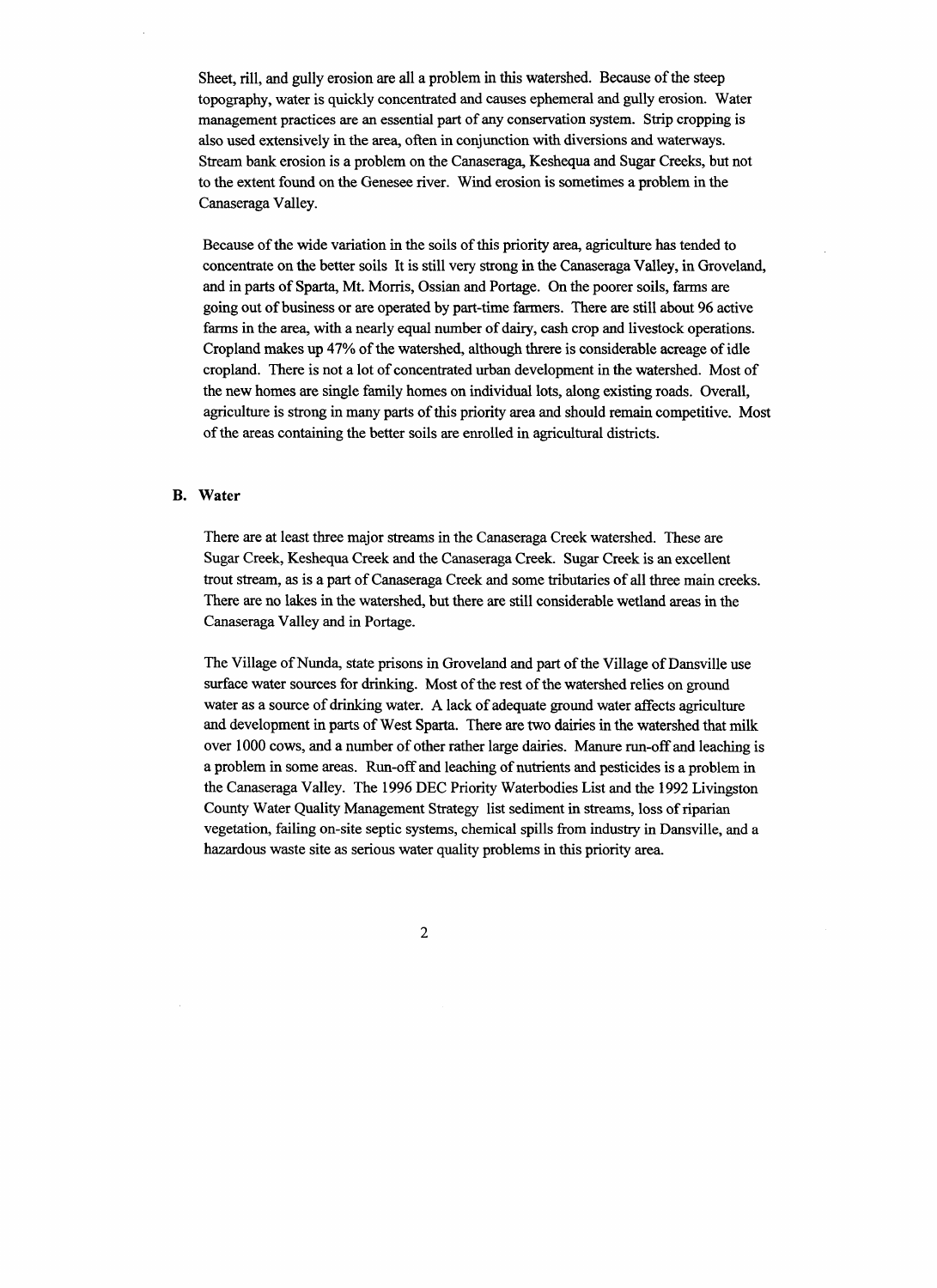### **C. Air**

Air quality is generally good in the area. There have been complaints of odors associated with spreading of manure, as more of the 32 dairy farms in the watershed install manure storage facilities. Wind erosion can be a problem in the Canaseraga Valley. Huge clouds of dust have been observed over the valley during extensive tillage operations in dry periods.

#### **D. Plants**

There are 32 dairies in the Canaseraga Creek Watershed. Many of these farms utilize pasture to some extent, because the dairies tend to be smaller and there are a lot of soils that are not suited for com production. There is also a lot of pasture used for sheep, beef cattle, and dairy replacements. There are 7425 acres of pasture land in the area, plus many acres of of idle or abandoned cropland or hayland. There are several intensive rotational grazing systems already in use in the watershed. There is the potential for many more systems to be planned and implemented. At least half of the soils are best suited to grass production. A lot of idle farms could support grass- based beef, sheep and dairy operations.

There are 59,531 acres of forest land in the watershed (39.8%). These include four large areas of state owned land; Sonyea State Forest, Canaseraga State Forest, Ossian State Forest, and Rattlesnake Hill Wildlife Management Area. Most farms also contain extensive patches of woodland. Some of this is rather hard to manage because it is growing on steep hillsides and gullies. There is a good opportunity to improve productivity on private woodlands through improvement practices.

Riparian areas have been reduced over the years, especially on the productive soils in the Canaseraga Valley. In many parts of the valley, land is farmed to the very edge of creeks and drainage ditches. This has contributed to increased siltation, accelerated stream bank erosion, and increased run-off of manure, fertilizer, and pesticides. A priority should be to increase riparian areas in the watershed.

There are 1137.5 acres of DEC regulated wetlands in the priority area. Many of these are in the Canaseraga Valley. Many other extensive wetland areas in the valley have been previously drained. Many smaller wetlands on farms on the uplands were drained in prior years. There is considerable potential to restore wetlands in upland areas, as farms go out of business on the poorer soils. There is less opportunity to restore wetlands in the valley because this area is still intensively farmed.

There are no threatened or endangered plants in this priority area that the Local Work Group is aware of. (DEC may supply list later)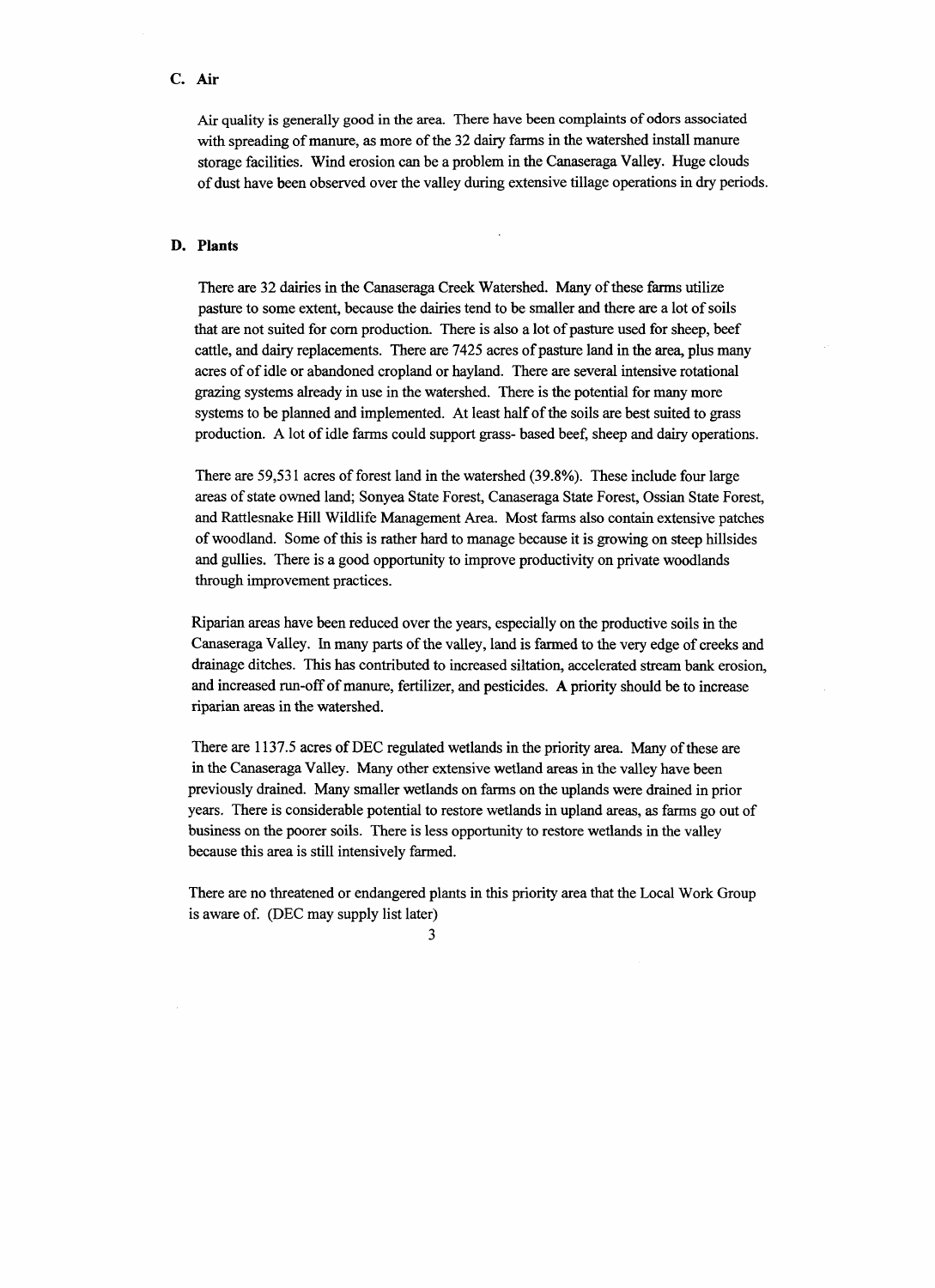#### **E. Animals**

The Canaseraga Creek Watershed has the second highest concentration of dairy cattle in the county. There are 6200 milk cows, plus a similar number of dairy replacements on 32 farms. Average size of dairies is 200 cows, but cow numbers range from 30 to over 1000. It is expected that more of the smaller dairies will go out of business in the future, while the remaining dairies will continue to grow. One of the factors that holds down the size of dairy operations in this priority area is less extensive areas of productive soils, as compared to other areas. The implementation of intensive rotational grazing systems can help the smaller dairies remain competitive, and provide opportunities for new dairies to locate in the area. There are a number of small beef and sheep farms in the watershed. There is an excellent opportunity to promote livestock farming on former dairy and crop farms. Barnyard run-off and milking center wastes are a problem on many dairies, and manure run-off and bunk silo leachate is a problem on the larger dairies.

The area has a large deer herd and turkey population. The Canaseraga Valley used to be a major stop for migrating waterfowl, but this use has declined as wetlands have been drained. Other important wildlife species include pheasant, fox, coyote, gray squirrel, raccoon, cotton-tailed rabbit, and ruffed grouse.

There are no known threatened or endangered animal species in the area. (DEC may supply list later)

#### **H. Human**

Agriculture is a very important part of the economy in this priority area. Ninety-seven active farms provide employment for many persons. There are also a number of agriculture related support businesses. Dansville has a large manufacturing company and several smaller companies. The largest employer in the watershed is the state prison system, with over 1000 employees working at two prisons in Groveland.

Nearly 40% of the county's population live in this priority area. Median family income is probably lower than the county average. The highest percentage of limited resource farmers are located in this watershed.

There are cultural resources throughout the areas, but are especially prevalent around the Canaseraga Valley.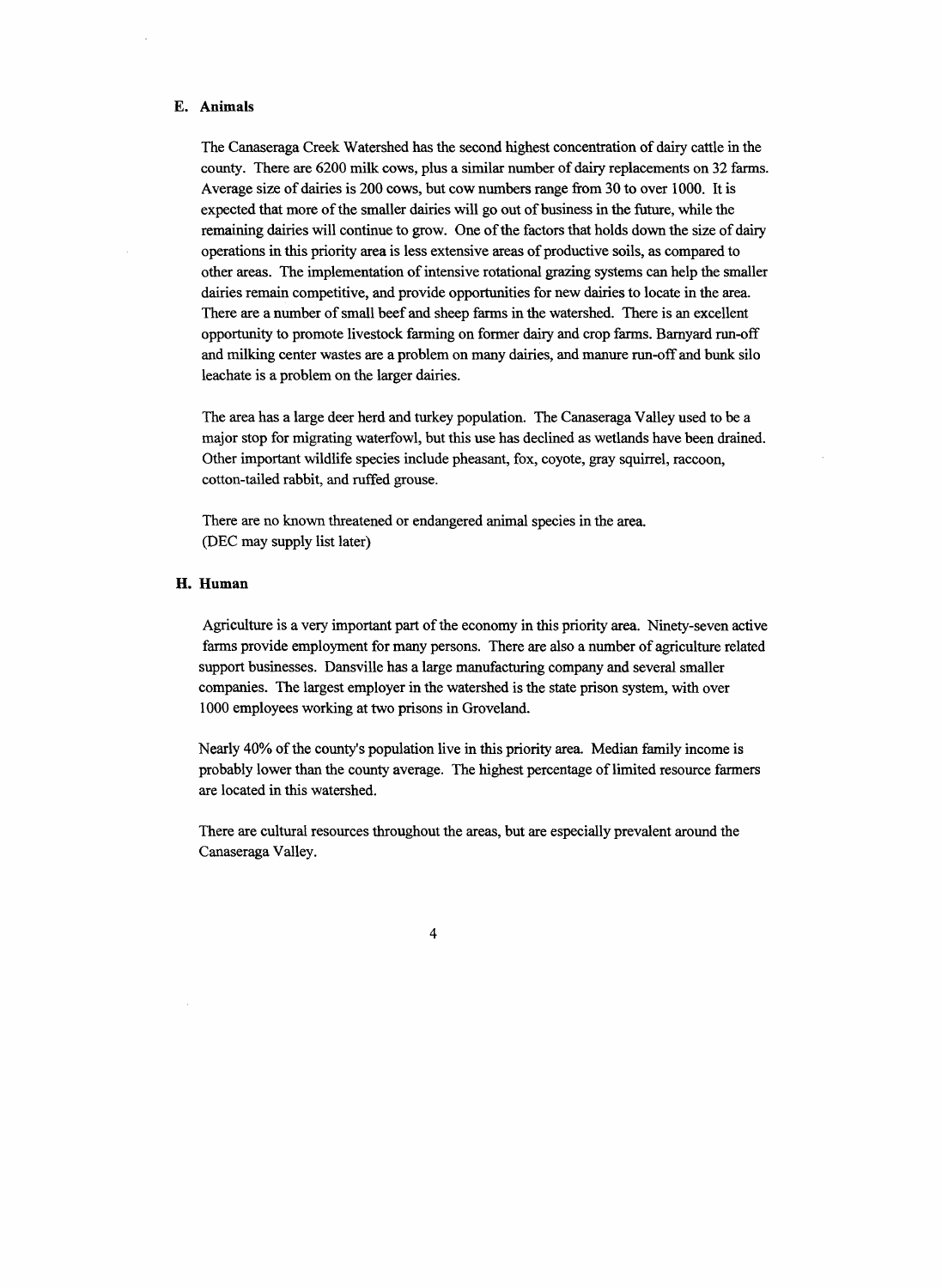#### **Goals, Objectives and Expected Outcomes**

#### **A. Impacts on Natural Resources**

The expected impacts on natural resources in the Canaseraga Creek priority area are as follows:

- 1. Manure storage facilities on 40% of the dairy farms (up from 20%)
- 2. Waste management, nutrient management and waste utilization plans on 50% of dairy farms.
- 3. Nutrient management and pest management plans on 25% of the other farms.
- 4. A 50 percent increase in the use of conservation tillage systems, such as zone till and mulch till.
- 5. Six intensive rotational grazing systems installed.
- 6. A 5 to 10% increase in riparian areas.
- 7. Practices to control barnyard run-off, milking center wastes, and leachate from bunk silos installed on 75% of the farms needing them.
- 8. Forest management practices on 200 acres of forest land.
- 9. Water management and sheet and rill erosion control practices installed that will result in a 25% reduction in off-field sediment delivery.
- 10. Seventy-five acres of wetland restoration.
- 11. Practices to benefit upland wildlife installed on 100 acres.

#### **B. Number and Length of Contracts**

There are 96 farms in the Canaseraga Creek Watershed. It is anticipated that about 30%, or 30 farms will be under contract over the next five years. Most of the contracts will average 5 years in length, but some will need to be up to 10 years. The average contract will be about \$25,000. The goal will be as follows:

- 1997 5 contracts 1998 - 7 contracts 1999 - 8 contracts 2000- 6 contracts 2001 - 4 contracts
- **5**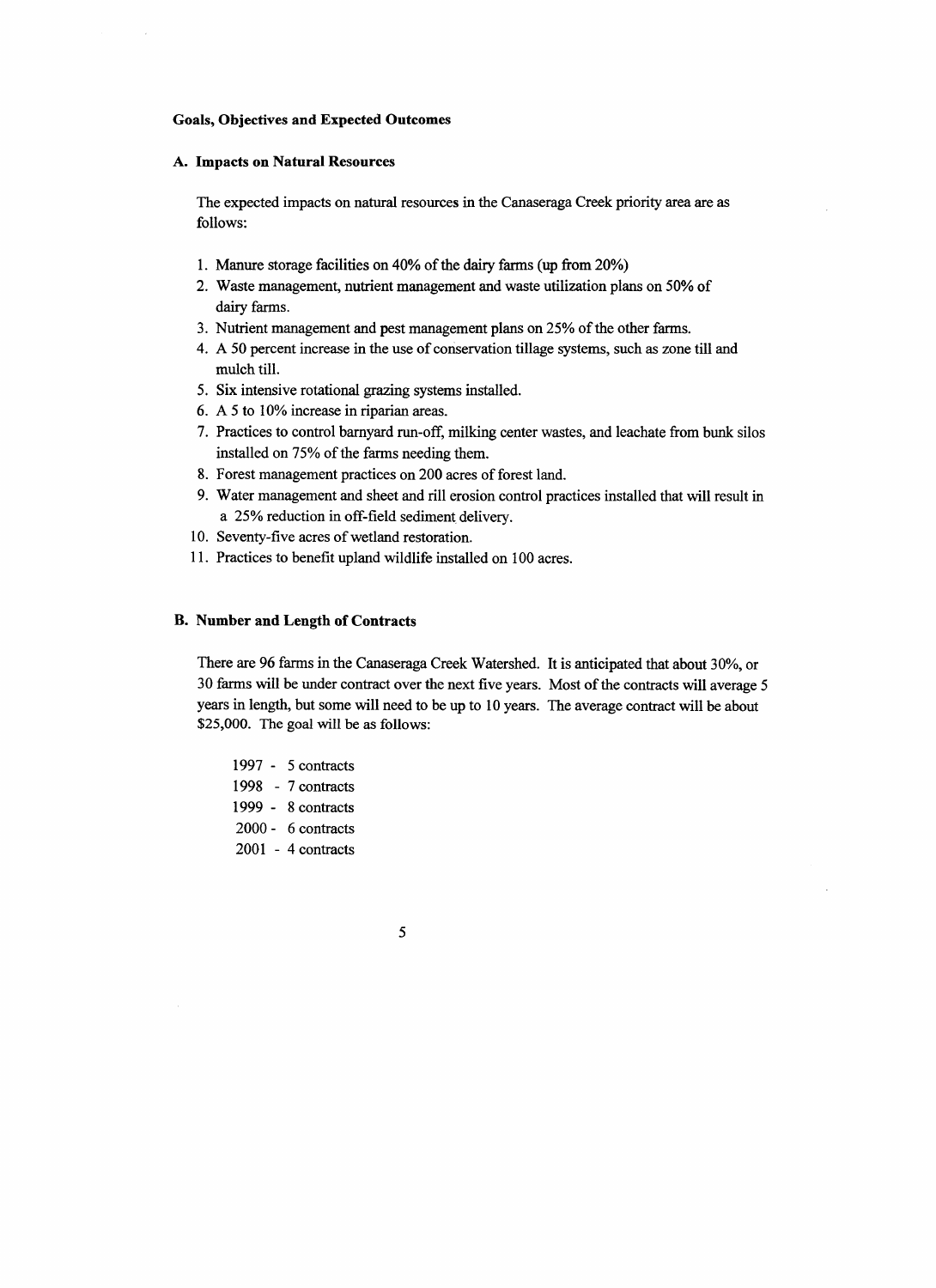## **C. List of Conservation Practices**

 $\sim$ 

 $\bar{z}$ 

 $\hat{\mathcal{A}}$ 

The following is a list of 46 conservation practices that will be offered, along with life spans and cost-share rates. It is anticipated that the most frequently requested practices will be 194, 362, 561, 393, 590, 595,329,558,620,359,633, and 638.

 $\hat{\mathcal{L}}$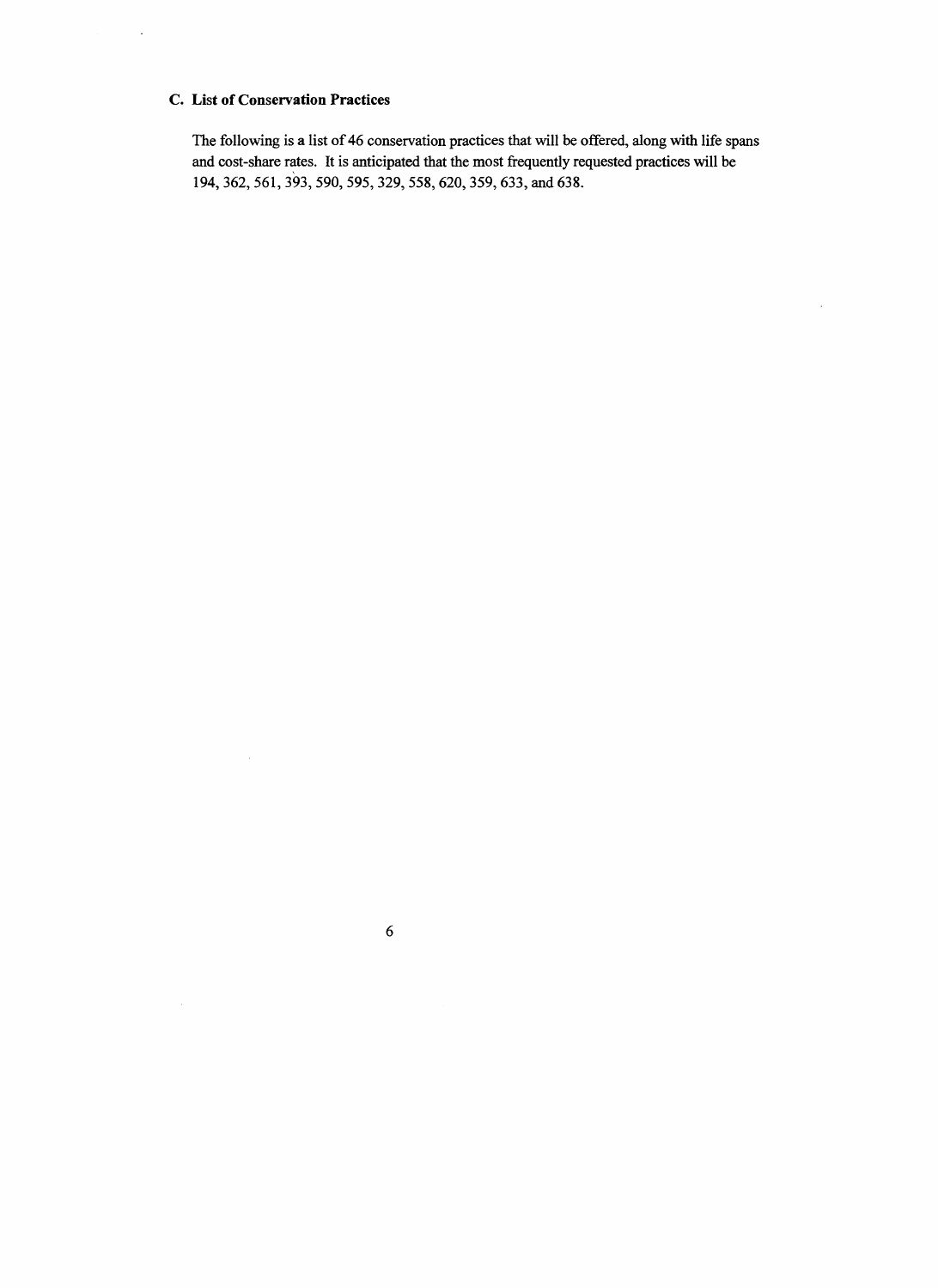#### CONSERVATION PRACTICE LIST EQIP ELIGIBLE - LIYIHGSTOH CODHTY

 $\mathcal{L}_{\mathcal{L}}$ 

|     | TYPE* PRACTICE NAME & UNITS                  | <b>CODE</b> | <b>PAYMENT</b><br>TYPE | LIFESPAN<br>YRS. | COST-SHARE<br>RATE % | INCENTIVE PAYMENT**<br>(dollars/unit) |
|-----|----------------------------------------------|-------------|------------------------|------------------|----------------------|---------------------------------------|
| S   | Access Road (Ft)                             | 560         | C/S                    | 10               | 0.75                 |                                       |
| 5   | Agricultural Waste Transfer (no.)            | 190         | C/S                    | 10               | 0.75                 |                                       |
| S   | Animal Trails and Walkways (ft.)             | 575         | C/S                    | 10               | 0.75                 |                                       |
| s   | Barnyard Water Management (ac.)              | 194         | C/S                    | 10               | 0.75                 |                                       |
| 5   | Clearing & Snagging (ft.)                    | 326         | C/S                    | 10               | 0.75                 |                                       |
| ŢP  | Conservation Crop Rotation (ac.)             | 328         | Incen                  | $\mathbf{3}$     |                      | 5/ac                                  |
| ١.  | Contour Farming (ac.)                        | 330         | Incen                  | 3                |                      | 12/ac                                 |
| ٧.  | Cover & Green Hanure Crop (ac)               | 340         | C/S                    | $\mathbf{1}$     | 0.75                 |                                       |
| Y   | Critical Area Planting (ac.)                 | 342         | C/S                    | 5                | 0.75                 |                                       |
| 5   | Diversion (ft.)                              | 362         | C/S                    | 10               | 0.75                 |                                       |
| 5   | Fence (ft.)                                  | 382         | C/S                    | 10               | 0.75                 |                                       |
| Y   | Filter Strip (ac.)                           | 393         | C/S                    | $\mathbf{3}$     | 0.75                 |                                       |
| Y.  | <b>Forest Site Preparation (ac.)</b>         | 490         | C/S                    | 5                | 0.75                 |                                       |
| In  | Forest Stand Improvement (ac.)               | 666         | Incen                  | 3                |                      | 12/ac                                 |
| s   | Grassed Waterway (ac.)                       | 412         | C/S                    | 10               | 0.75                 |                                       |
| s   | Heavy Use Area Protection (ac)               | 561         | C/S                    | 10               | 0.75                 |                                       |
| S   | Lined Waterway or Outlet (ft.)               | 468         | C/S                    | 10               | 0.75                 |                                       |
| s   | Manure Field Piles (no.)                     | 193         | C/S                    | 10               | 0.75                 |                                       |
| In  | Nutrient Management (ac)                     | 590         | Incen                  | $\mathbf{1}$     |                      | $10$ Or $20/ac$                       |
| s   | Obstruction Removal (ac)                     | 500         | C/S                    | 10               | 0.75                 |                                       |
| Y   | Pasture & Hayland Planting (ac)              | 512         | C/S                    | $\mathbf{3}$     | 0.75                 |                                       |
| Īn  | Pest Management (ac)                         | 595         | Incen                  | 1                |                      | 10 or $20/\text{ac}$                  |
| S.  | Pipeline (ft)                                | 516         | C/S                    | 10               | 0.75                 |                                       |
| In  | Prescribed Grazing (ac)                      | 528A        | Incen                  | 3                |                      | 7/a <sub>c</sub>                      |
| In  | Record Keeping (ac)                          | 991         | Incen                  | 1                |                      | 0.25ac                                |
| I.  | Residue Management, Mulch Till (ac)          | 329B        | Incen                  | $\mathbf{1}$     |                      | 12/ac                                 |
| In  | Residue Mgt., No-till & Strip Till (ac)      | 329A        | Incen                  | 1                |                      | 12/ac                                 |
| 5   | Roof Runnoff Hanagement (no.)                | 558         | C/S                    | 10               | 0.75                 |                                       |
| s   | Spring Development (no.)                     | 574         | C/S                    | 10               | 0.75                 |                                       |
| s   | Streambank & Shoreline Protection (ft.)      | 580         | C/S                    | 10               | 0.75                 |                                       |
| In  | Stripcropping-Contour (ac.)                  | 585         | Incen                  | 3                |                      | 12/ac                                 |
| ls. | Srtipcropping-Field (ac)                     | 586         | Incen                  | $\mathbf{3}$     |                      | 10/ac                                 |
| S.  | Subsurface Drain (ft.)                       | 606         | C/S                    | 10               | 0.75                 |                                       |
| S   | Terrace (ft)                                 | 600         | C/S                    | 10               | 0.75                 |                                       |
| y   | Tree/Shrub Establishment (ac.)               | 612         | C/S                    | $\sqrt{5}$       | 0.75                 |                                       |
| 5   | Trough or Tank (no.)                         | 614         | C/S                    | 10               | 0.75                 |                                       |
| 5.  | Underground Outlet (ft.)                     | 620         | C/S                    | 10               | 0.75                 |                                       |
| sys | Waste Hanagement System (no.)                | 312         | none                   |                  |                      |                                       |
| S.  | Waste Storage Facility (no.)                 | 313         | C/S                    | 10               | 0.75                 |                                       |
| S.  | Waste Treatment Lagoon (no.)                 | 359         | C/S                    | 10               | 0.75                 |                                       |
| In  | Waste Utilization (ac)                       | 633         | Incen                  | 1                |                      | 10 or 20/ac                           |
| S.  | Water & Sediment Control Basin (no.)         | 638         | C/S                    | 10               |                      |                                       |
| S.  | Wetland Development or Restoration (ac.)     | 657         | C/S                    | 10               | 0.75                 |                                       |
| In  | Wildlife Wetland Habitat Mgt. (ac.)          | 644         | Incen                  | 3                |                      | 5/ac                                  |
| In  | Wildlife Upland Habitat Mgt.<br>(ac)         | 645         | Incen                  | 3                |                      | 5/ac                                  |
| 7   | Windbreak/Shelterbreak Establishment(ft) 380 |             | C/S                    | 5                | 0.75                 |                                       |

\* Type codes: Inland aanageaent, structural, sys^systea, v^vegetative ♦♦Incentive payaent represents a value not to exceed 755! of the actual cost

 $\mathcal{A}^{\mathcal{A}}$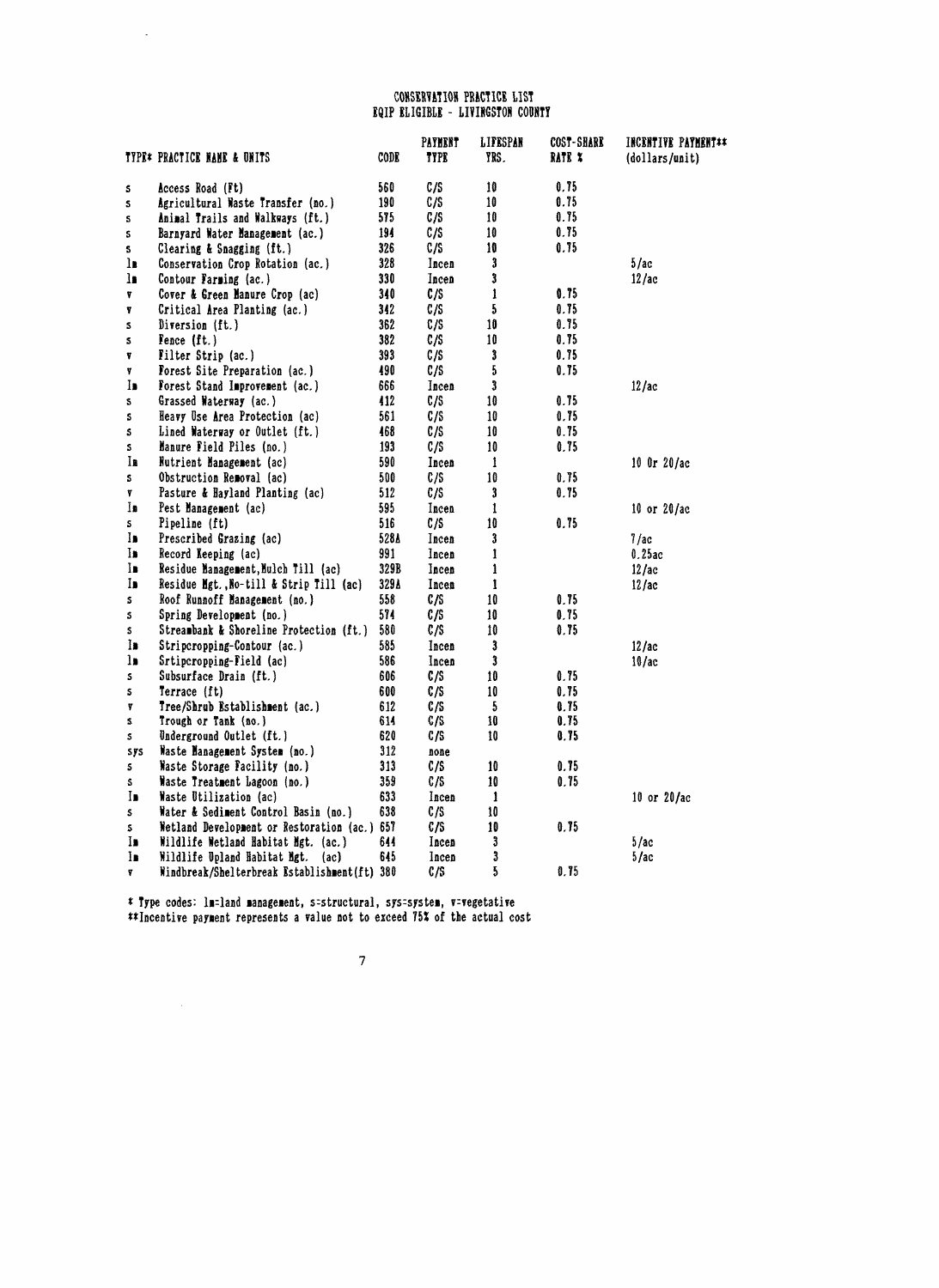## **D. Expected Extent of Concerns to be treated by Structural or Management Practices**

The following are some of the major resource concerns in the Canaseraga Creek Watershed and the percent that will be treated by management and structural practices.

| Concern                              | % Structural | % Management |  |
|--------------------------------------|--------------|--------------|--|
| Sheet and rill erosion               | 25           | 75           |  |
| Gully erosion                        | 90           | 10           |  |
| Barnyard run-off                     | 90           | 10           |  |
| Manure run-off                       | 50           | 50           |  |
| Under utilization of grasslands      | 25           | 75           |  |
| Forest land in need of management    | 10           | 90           |  |
| Run-off of fertilizer and pesticides | 25           | 75           |  |
| Nutrient and pesticide leaching      |              | 100          |  |
| Bunk silo leachate                   | 75           | 25           |  |
| Loss of Riparian Areas               |              | 100          |  |
| Loss of Wetland & Wildlife Habitat   | 50           | 50           |  |

### **E. Impact on Ability to Meet State and Federal Environmental Laws**

The implementation of the planned conservation practices will allow farmers requesting assistance in the priority area to meet all local, state or federal environmental laws. There will be more regulation in the future that will impact dairy farms, especially as cow numbers continue to grow.

### **Existing Assistance Resources Available**

#### **A. Local Producers**

Farmers in this priority area have always participated in government cost-share programs at at high rate. The ability of producers to pay their share of the cost varies greatly. There are some excellent managers and others who are struggling to make a living from farming. Most are interested in protecting the resource base, and with adequate incentives they will be willing to participate.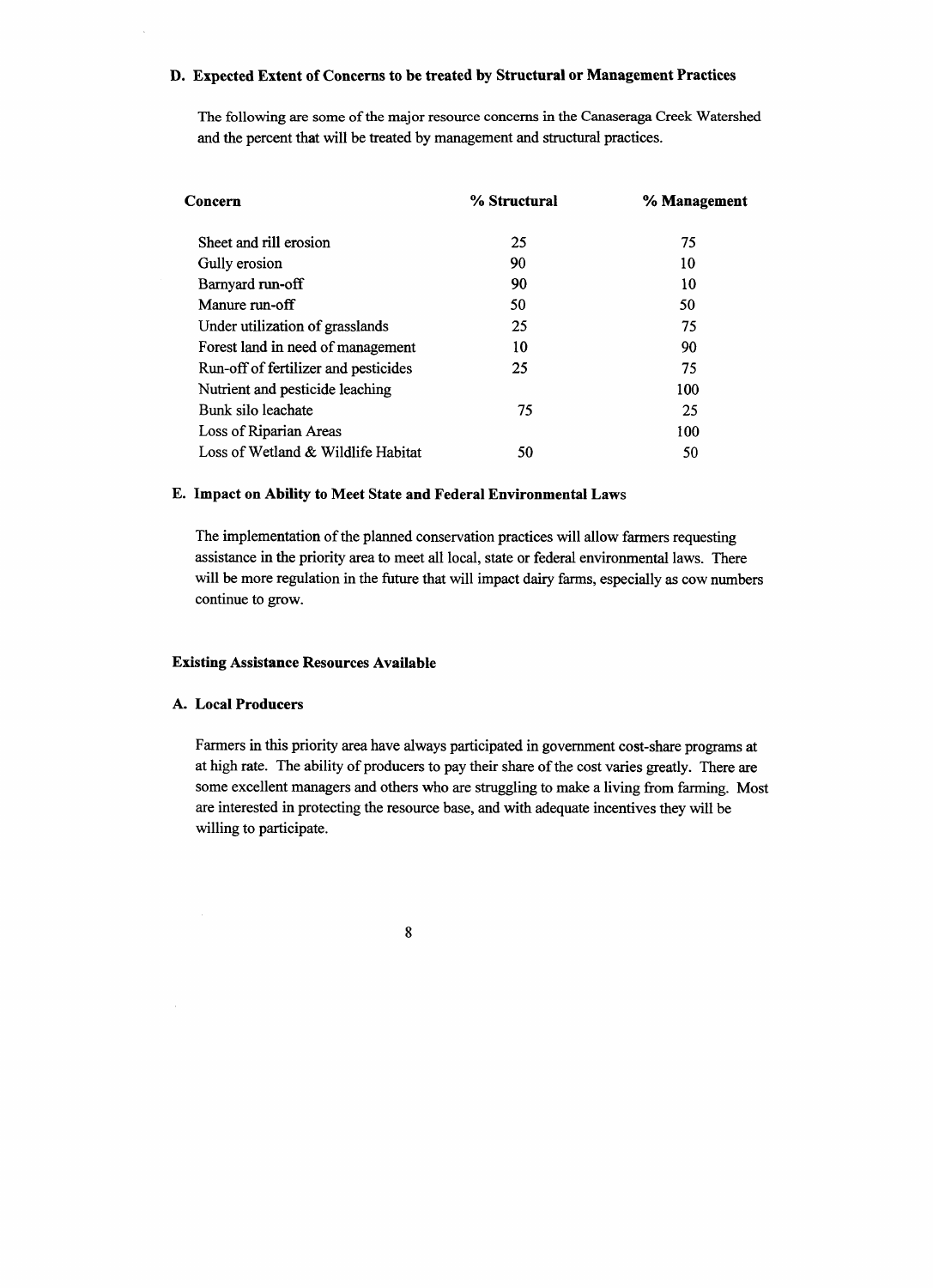#### **B. Federal, State and Local Partners**

In addition to the expected EQIP funds, other existing conservation programs that will help accomplish the goals and objectives in this priority area include the Conservation Reserve Program (CRP), Forest Incentives Program (FIP), Wetland Reserve Program (WRP), and Wildlife Habitat Incentives Program (WHIP). Nearly 100% of the farmers in the area participate in USDA programs and have implemented conservation compliance plans to help control sheet and rill erosion. This has not solved all of the problems, and has not addressed gully erosion and water quality problems associated with animal agriculture and run-off and leaching of nutrients and pesticides.

There are a number of agencies and persons in the private sector that will have roles in accomplishing the goals and objectives. The Natural Resources Conservation Services (NRCS) can provide planning and engineering assistance, but staffing levels have been reduced in recent years to a point where it will be difficult to get the job done. The Livingston County Soil and Water Conservation District (SWCD) can provide technical and clerical assistance and assist in taking cost-share applications. They can also assist in the education effort. The Farm Service Agency (FSA) can provide administrative and education support, as well as take cost-share applications. The Cooperative Extension Service (CES) can assist in the education effort and assist producers who wish to implement ICM practices. The US Fish and Wildlife Service (FWS) can assist in planning wetland restoration projects. The NYS Department of Environmental Conservation (DEC) can assist in planning wildlife and forest management practices. They can also refer non-point source complaints to NRCS and the SWCD. The local Farm Bureau can assist by informing its members in the priority area of the programs available. Local government agencies such as the Planning and Health Departments also have a role in informing landowners of assistance available. The private sector can also provide valuable assistance. There are a number of certified crop advisors already working in the area that can help prepare waste utilization, nutrient management, and pest management plans. There are local contractors and engineers that can design and install conservation practices to NRCS specifications.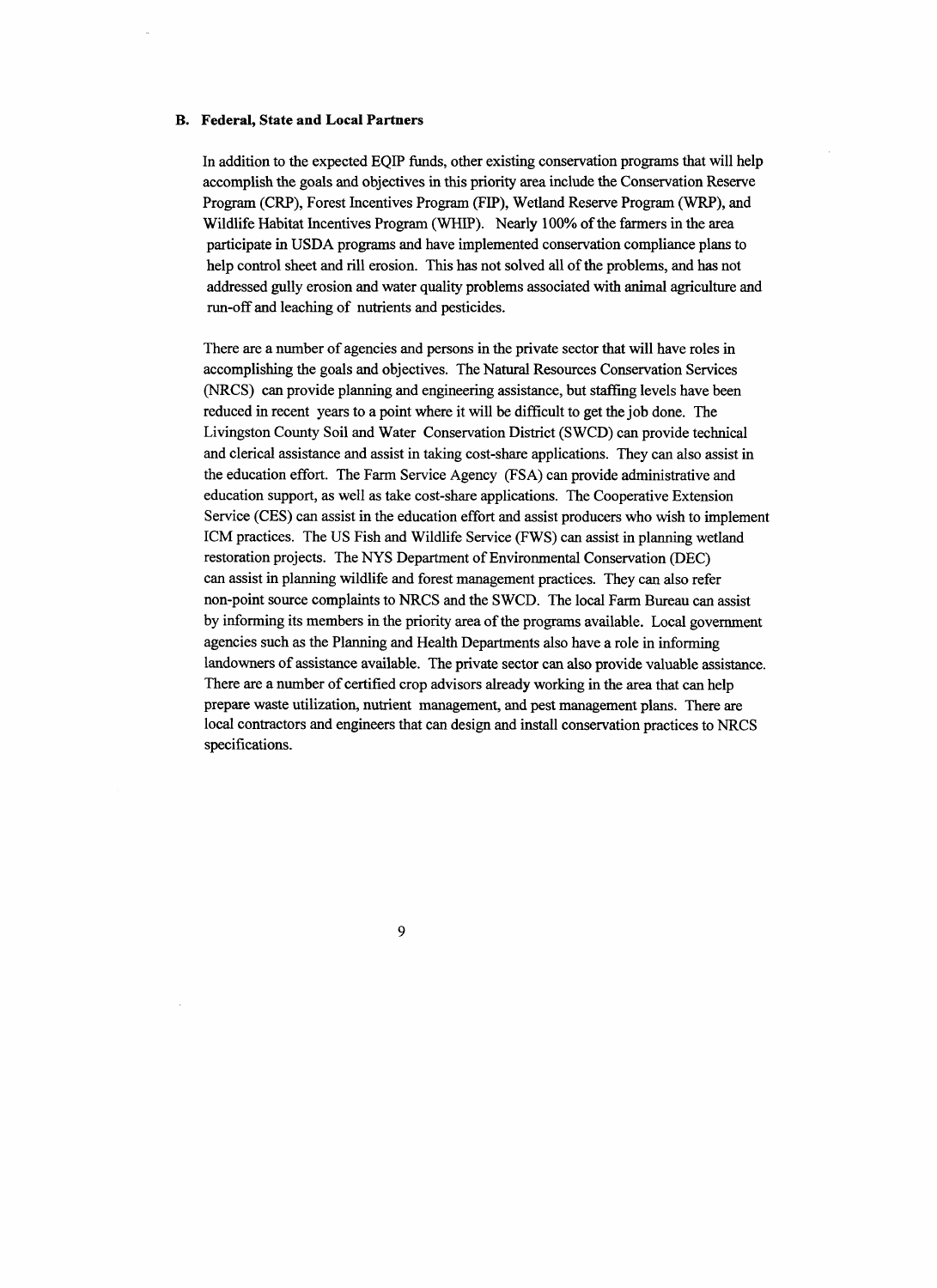It is anticipated the NRCS will need a District Conservationist, Soil Conservationist and Soil Conservation Technician to accomplish the goals in this priority area, along with the other two top priority areas. The present staff consists of a District Conservationist. There are the services of a Civil Engineering Technician available, but they are shared with six other counties. The SWCD needs one additional staff year of technical assistance. Present staff consists of a District Manager and one part-time clerk. The District Manager can spend up to 30% of his time on technical assistance. The CES presently has an Agricultural Agent in the county, plus regional crop and livestock specialists that are available. The FSA presently has several program assistants, the County Committee, and the County Executive Director. There may be some disruption of services due to anticipated FSA office consolidations. The DEC has a wildlife biologist, forester, and water quality specialist available to assist.

#### **Technical, Educational and Financial Assistance Needs**

#### **A. Technical Assistance Funds Needed by NRCS Staff**

| 1997     | 1998     | 1999     | 2000     | 2001     |
|----------|----------|----------|----------|----------|
| \$20,000 | \$20,000 | \$25,000 | \$30,000 | \$30,000 |

#### **B. Educational Assistance Funds Needed**

| 1997    | 1998    | 1999    | 2000    | 2001    |
|---------|---------|---------|---------|---------|
| \$4,000 | \$4,000 | \$3,000 | \$2,000 | \$1,500 |

It is anticipated that the first several years will need a rather large educational effort to get the word to producers of what the program is trying to accomplish, and to inform them of the sign-up dates and practices offered. This can gradually be reduced in the last several years, as most producers become familiar with the program. We will need mailings, news articles, group meetings, and individual contacts to educated the producers in the area as to the objectives of the program. A larger effort will be needed for education in this priority area because of the higher percentage of limited resource farmers and others who have not participated in the past as much as producers in other areas.